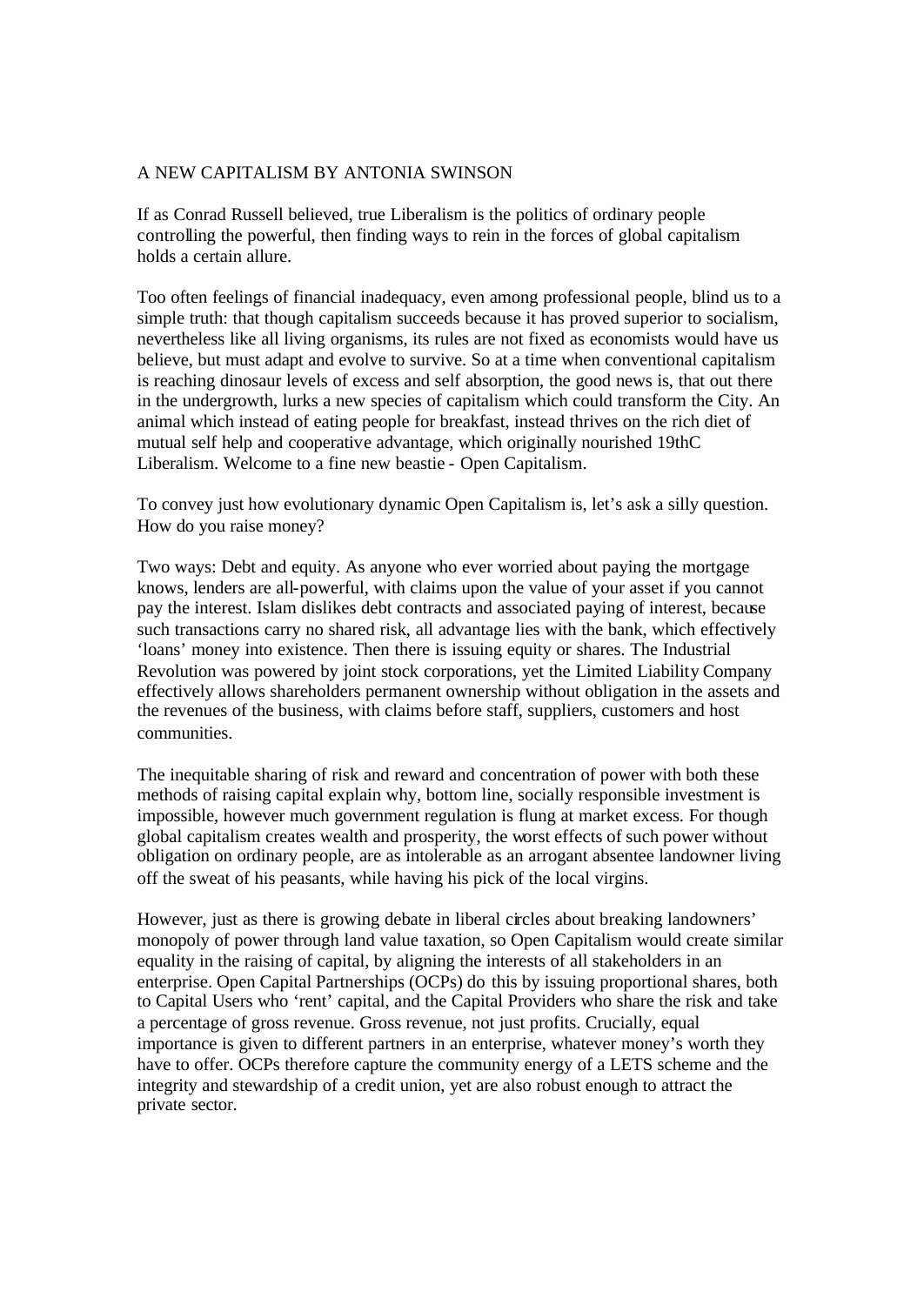Ironically, they were an accident, due to the creation of the new Limited Liability Partnership or LLP. Back in the early '90s, professional partnerships such Arthur Andersen, were concerned about their unlimited liability. City money helped draw up a new Act in the Jersey Parliament creating the LLP while City pressure then ensured the UK's Limited Liability Partnership Act became law in April 2001. For the first time anywhere in the world, it was possible to form a corporate body - i.e. an entity with a legal existence - independent of its individual members, with collective limited liability, with the mutually beneficial, co-operative characteristics of Partnerships. There are now 7000 LLPs across the UK mainly professional partnerships.

Step forward lateral thinking Chris Cook, a former Director of London's International Petroleum Exchange, who, in true Isaac Newton style, suddenly realised the full significance of what Whitehall had done in its efforts to protect its suppliers. He saw that the LLP could achieve nothing less than the quantum leap in economics, for it provided for the first time in economic history, a legal wrapper for a co-operative, communitybased medium of exchange. He called it Open Capital, which like JK Galbraith's description of banks' ability to create money, is " a concept...so simple it repels the mind."

For just as the Internet cuts out middlemen, such as high street travel agents, so Open Capital does the same, only in this case, middlemen are banks and financiers used to making easy money from we gullible peasants and economic virgins. No wonder the concept will appear repellent to some.

If Open Capital takes off, power would shift to ordinary people; banks would stop being 'usurers' and instead would adapt to a management role, acting as credit a ssessors for OCP partners. There would be less need for stockbrokers, for who would want the dodgy value of shares to power pensions with all that 'churning' of existing shares for fat commissions? Funny money Mergers & Acquisitions would quickly become dinosaur economics, for the real unlocking of value would be going on in communities, businesses and factories rather than artificially manufactured in glass stumps in the Square Mile. And hopefully, any IFA flogging with-profits snake oil would go bust.

Extraordinarily too, according to Chris Cook - who was invited to No. 10 in November to explain the concept - there would be no need for Gordon Brown's so called Golden Rule on the Public Sector Borrowing Requirement i.e. borrowing only to invest over an economic cycle, while meeting revenue requirements through general taxation. "With Open Capital Partnerships, Government wouldn't need to borrow to invest at all, so most Treasury activity would become superfluous." (Imagine how much the PM would enjoy saving the Chancellor's salary).

Open Capitalism unlocks the two sorts of money needed by business and communities: credit and investment. Firstly, the provision of credit: in Scotland the Liberal Democrats are considering manifesto proposals for Guarantee Society LLPs to provide mutually guaranteed micro credit to allow small businesses to bid for public sector contracts , but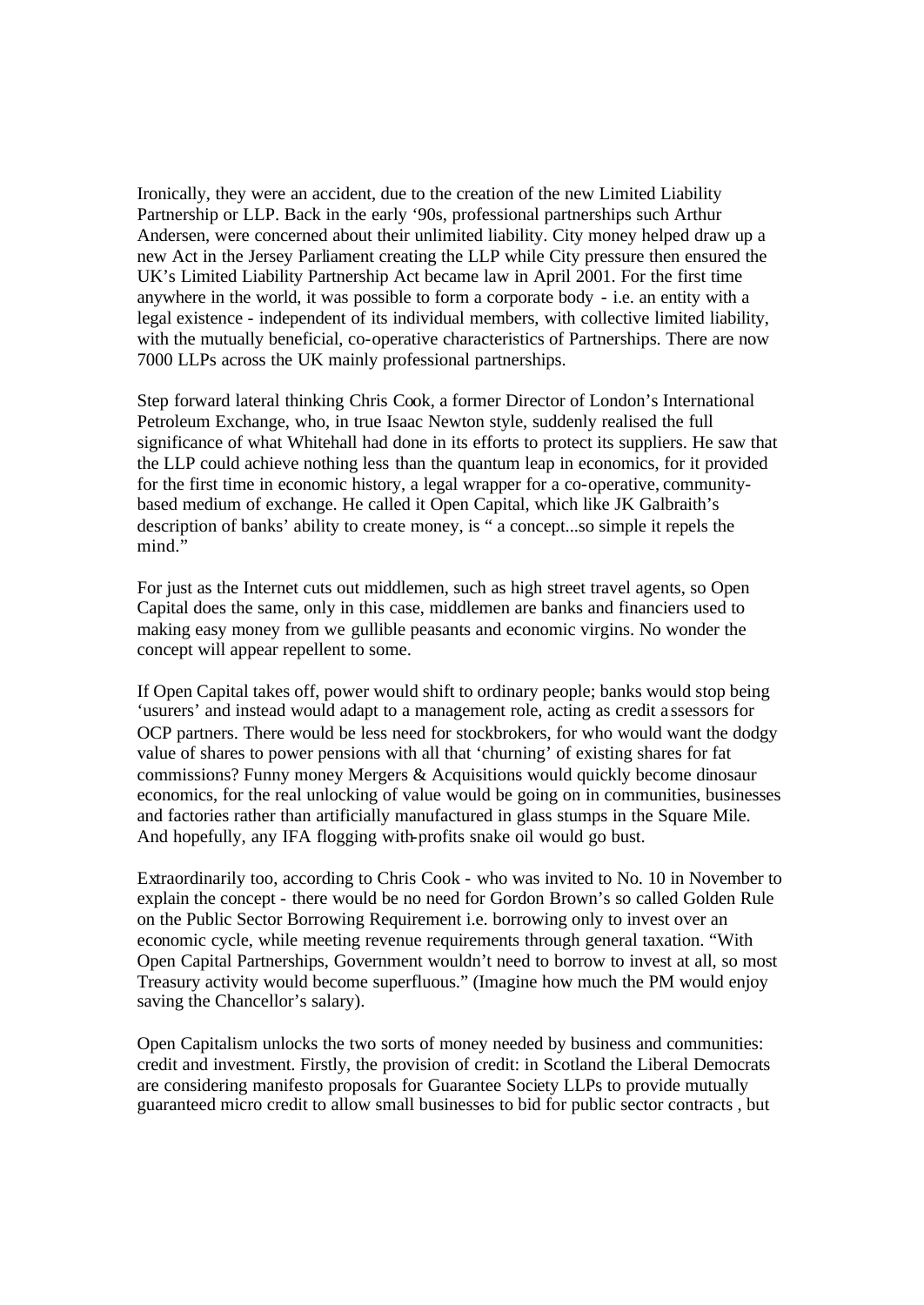perhaps for many people, not least in community regeneration, it is the capacity of Open Capital to provide alternative asset backed finance to the hated Enron mathematics of PFI, which could prove the next political Big Idea, usefully restoring confidence in a savings culture as pension funds discover this new source of investment return.

So let us suppose Kent County Council wants to refurbish ten schools in 5 boroughs and needs £20m. It transfers the school land to the Kent Land Partnership (KLP) and transfers the school buildings to Kent Schools Partnership (KSP), both draw members from the five borough authorities. KLP becomes a "Financier" Member of the new Kent Education LLP while KSP becomes the "Occupier" Member and agrees to pay a peppercorn rental for an indefinite term to KLP for the use of the land.

KSP then issues 10 million "shares" each valued at £2.00 initially. Local residents are then invited to invest in these "shares" with priority being given to parents and with any Government "baby bond" money being allocated to purchase "shares" on behalf of pupils. Institutions such as the Teachers' and Kent CC Employees' Superannua tion Schemes are invited to invest, underwrite the share issue and provide liquidity. Kent C.C. then agrees to pay KSP a rental for use of the school buildings of £600k pa initially, linked to inflation and thereby providing a rate of return of 3% inflatio n linked. Kent CC would aim to repay the Capital over the expected life of the school (say 25 years).Far fetched? Hardly, when just a few decades ago shares were considered (rightly as it turns out) far too risky for pension funds.

Says Cook ,"Unlike what generally happens in practice with PFI, with an Open Capital Partnership, the private sector genuinely shares the risk, , with developing and operating Partners rewarded an agreed proportionate stream of revenues from the use of the productive asset. Most importantly equal value is given to community partners and service users."

At present Open Capitalism is a young animal merely lurking at -the outer edges of economists' nightmares. But given its attractive consensual nature and the popular disenchantment in conventional market economics, it is surely only a matter of time before its footprints are widely seen across the wide open spaces of Global Capitalism, however dinosaur vested interests may roar. Possibilities for ethical revolution are breathtaking.

Antonia Swinson is an award winning business journalist and writer. Her new book 'Root of all Evil? How To Make Spiritual Values Count' is published by St Andrew Press £7.99 www.antoniaswinson.co.uk.

-------------------------------------------------------------------------------------------------

## OPTIONAL BREAKOUT

## PRIVATE SECTOR OCP

In late 2002 Hilton Group wanted to raise money for 10 new hotels. Instead of taking a bank loan or issuing shares, Hilton sold this portfolio for